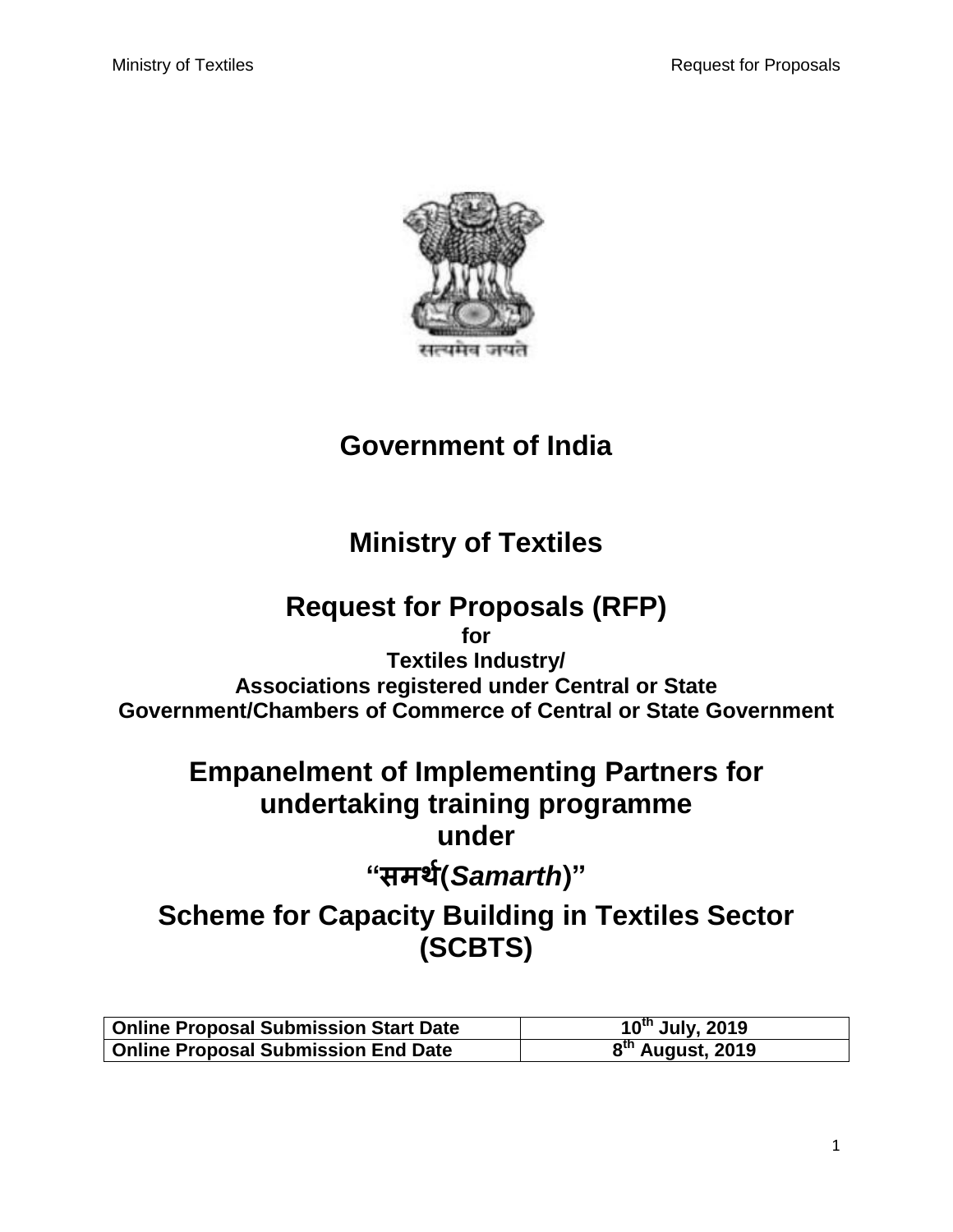#### **1. Introduction**

- (i) The textile and apparel industry is one of the earliest industries developed in India. Its entire value chain from fiber to apparel manufacturing has a strong presence within the country. It is the biggest employer after agriculture. In order to meet the skill gap in the industry and also to supplement the efforts of the Ministry initiated through the Special Package for Garments and Made-ups in generating employment, the Government has approved the new scheme titled "Scheme for Capacity Building in Textiles Sector" for the entire value chain of textiles except Spinning and Weaving in the organized sector, for a period of three years from 2017-18 to 2019-20 with an outlay of Rs. 1300 crore. The Scheme for Capacity Building in Textile Sector shall be known by the name "समर्थ(*Samarth*)".
- (ii) The scheme targets to train 10 lakh persons (9 lakh in Organized & 1 lakh in traditional sector).

### **2. Objectives**

- (i) To provide demand driven, placement oriented National Skills Qualifications Framework (NSQF) compliant skilling programmes to incentivize and supplement the efforts of the industry in creating jobs in the organized textile and related sectors, covering the entire value chain of textiles, excluding Spinning and Weaving.
- (ii) To promote skilling and skill upgradation in the traditional sectors of handlooms, handicrafts, sericulture and jute.
- (iii) To enable provision of sustainable livelihood either by wage or self-employment to all sections of the society across the country

### **3. Terms and Conditions**

- (i) The Ministry through this RFP intends to empanel Textile Industry / Textile Industry Associations registered under Central/ State Government/Chambers of Commerce of Central/ State as Implementing Partners (IPs) to undertake training programmes across the entire value chain of organized textiles sectors except Spinning & Weaving on the terms and conditions as stipulated in the scheme guidelines which have been issued on  $23<sup>rd</sup>$  April, 2018.
- (ii) The empanelment of Implementing Partners will be based on the following parameters:
	- a. Organization credentials.
	- b. Past experience of skilling in the textile sector.
	- c. Financial strength.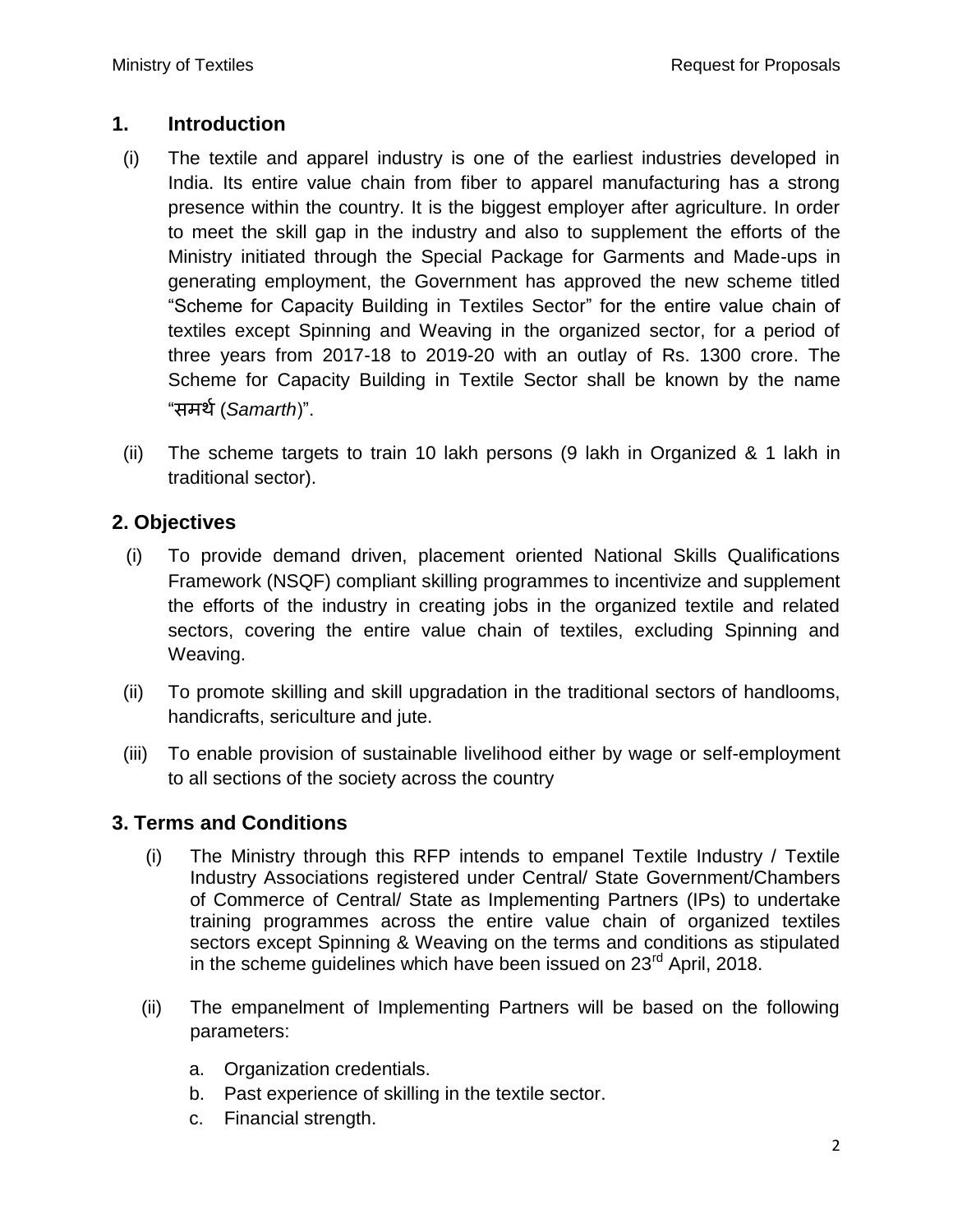- (iii) Empanelment of the agencies will be provisional and target for training under the scheme will be awarded to the agency subject to the availability of the training target, budget and training capacity as laid down by the Ministry from time to time.
- (iv) Trainees under the scheme will be selected through a transparent and inclusive process. The trainee must be a citizen of India possessing an Aadhaar Card (unless exempted under Aadhaar Act, 2016) with age over 14 years. Preference will be given to the marginalized social groups like women, SC/ST, differently-abled persons, minorities and persons from the BPL category.
- (v) A minimum of 80% attendance during training is mandatory for a trainee to be eligible for assessment. Aadhaar Enabled Biometric Attendance System integrated with centralized MIS will be adopted to ensure real time attendance of the trainers and the trainees.
- (vi) **Infrastructure for conduct of Training:** The IP must possess the requisite training infrastructure as laid down in the Training Centre (TC) infrastructure protocol downloadable form the Samarth website (https://samarthtextiles.gov.in ).
- (vii) **Trainer:** Each of the training centre will be run by a qualified trainer and support staff. The capacity of the trainers shall be enhanced through a comprehensive Training of Trainers (ToT) Programme. Training of Trainers will be conducted by the Resource Support Agency (RSA) of Samarth and Sector Skill Councils in line with the common norms and guidelines of MSDE.
- (viii) **Course Content:** Only the courses which are aligned with NSQF and approved by the RSA will be offered to the trainees. The content for each course/programme shall be need-based to meet the highest standards and requirements of the related industry segment, including awareness about labour laws, and will be designed by the RSA in consultation with the industry. Use of multimedia content and other applications of Information Technology (IT) would be encouraged.
- (ix) Mandatory CCTV recording has to be done for the entire training programme. Recordings have to be kept by Implementing Partners (IP) for a minimum period of one year from the date of completion of training programme.
- (x) **Assessment and Certification:** Third Party Assessment and Certification will be mandatory for all the eligible trainees. The RSA will specify the assessment protocol and procedure inline with the Common Norms of the MSDE. Assessment Agencies will be required to ensure video recording of the entire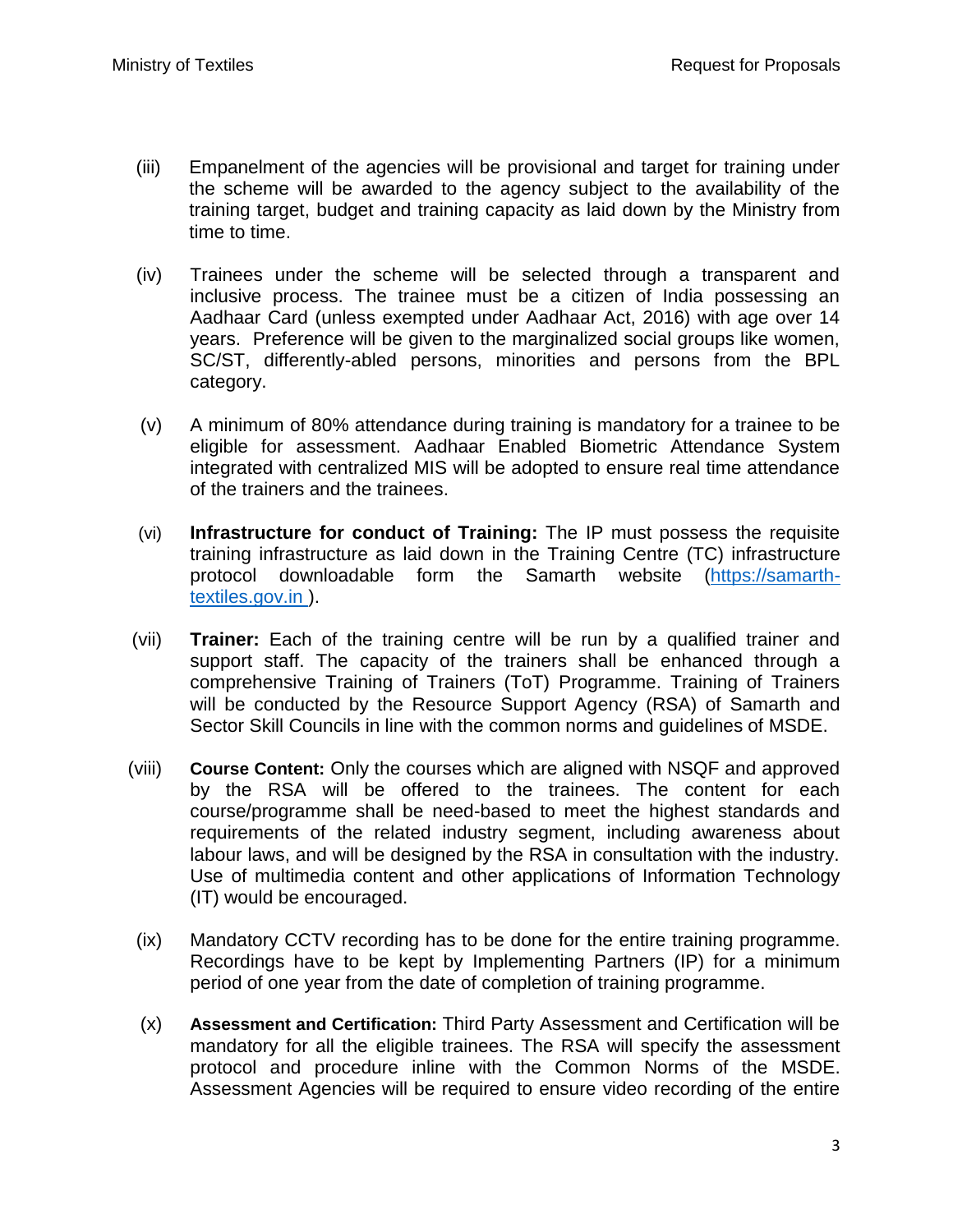assessment process and record to be kept for one year from date of assessment.

- (xi) **Placement:** The IP shall provide placement to 70% of successfully certified trainees, trained in organized sector under the scheme in wage employment.
- (xii) **Post Placement Tracking**: Each trainee will be tracked by the IP for a period of one year from the date of certification of training. The IP will be required to upload the details of placement and tracking on MIS every month alongwith the supporting documentary proof.
- (xiii) **Funding:** The assistance under the scheme will be only towards the cost heads (refer para 7.4.1. of the scheme guidelines) covered under the Common Norms of the MSDE and agreed to by the Ministry under this scheme. Detailed costing of training programme under "Samarth" may be referred to at annexure-III of the scheme guidelines.
- (xiv) Where any implementing partner is already obtaining assistance from GOI or State Government under any other scheme for any cost component or where Government infrastructure is involved in the training, appropriate deduction from GOI share shall be made as per the cost norms notified by MSDE from time to time.
- (xv) Sub-contracting / sub-letting of the training programme, fully or partially under the scheme is strictly prohibited. Any direct or indirect evidence of subcontracting / sub-letting will result in cancellation of the training target allocated to the agency and will also attract penalty under the agreement and including forfeiture of Performance security.
- (xvi) In the case of Textile Industry units allocation of training target is for meeting the captive requirement of skilled manpower in their Industry units.
- (xvii) In the case of Industry Associations allocation of training target is for meeting the captive requirement of skilled manpower of its Member / Partners.
- (xviii) Textile Industry can either submit application directly for empanelment or can participate in the training programme under the banner of Industry Association / Chamber of Commerce etc., subject to fulfilling eligibility criteria as per the para 4 of the RFP.
	- (xix) The empanelment of agencies will be valid till March, 2020.
	- (xx) For more details in respect of any point, please refer to the scheme guidelines issued on 23rd April, 2018 (available at www.texmin.nic.in/ Samarth website (https://samarth-textiles.gov.in ).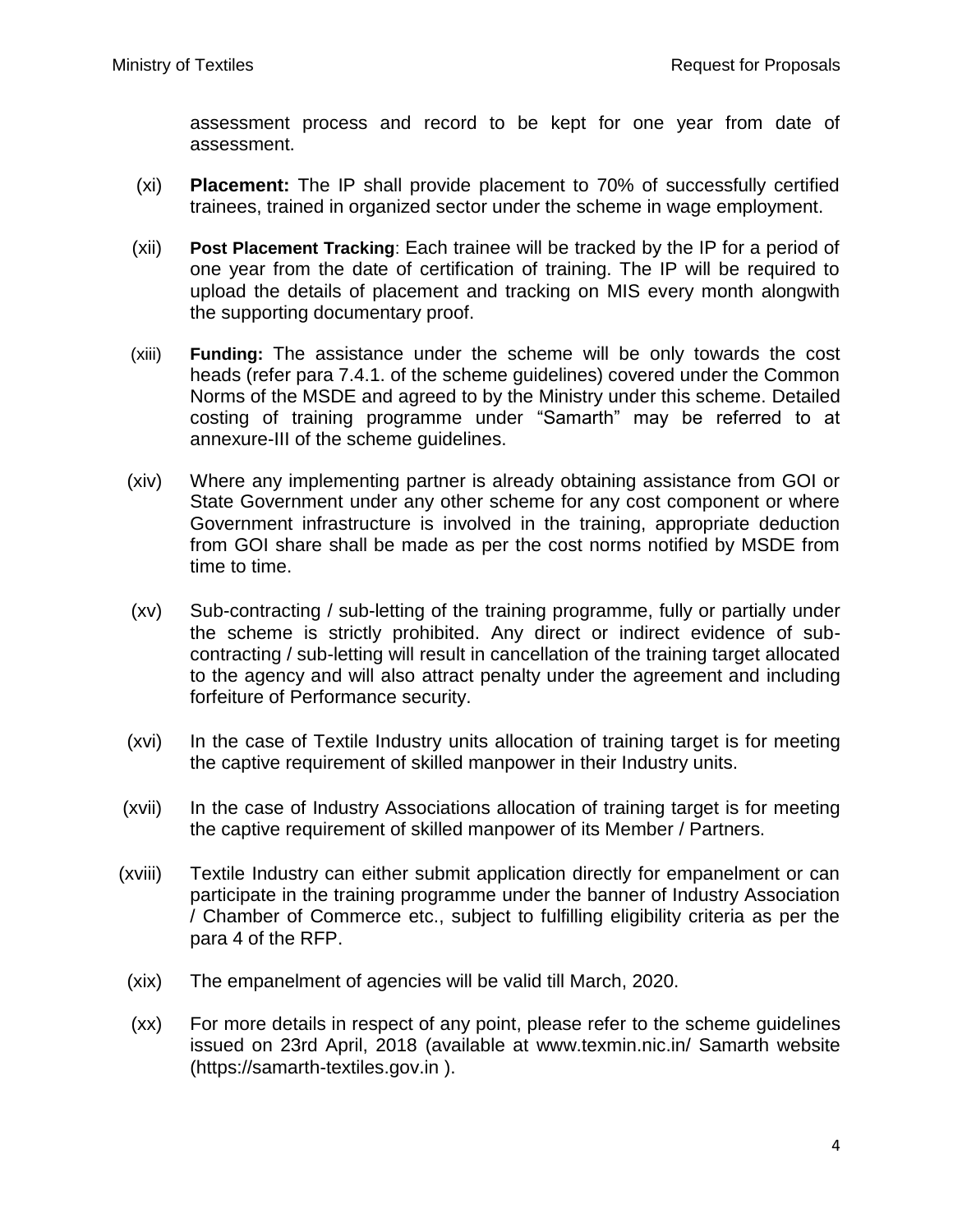### 4. **Minimum Qualification Criteria**

#### **4.1 Types of Applicant**

The skilling programme will be implemented through the following Implementing Partners and they would be in existence as such for a period of at least five years:

- (i) A company engaged in production of textile related item in India, which is incorporated under Companies Act.
- (ii) An Industry Association related with Textile Sector
- (iii) Chamber of Commerce registered with Ministry / Department under Central or State Government.

#### **4.2 Minimum Experience of Training in the Textile Sector:**

Having the experience of successfully training in any of the sectors equal to or more than the minimum number of trainees, specified below, during the combined period of last 5 years:

| <b>S. No.</b>  | <b>Industry</b>                        | <b>Minimum No. of Trainees</b> |  |
|----------------|----------------------------------------|--------------------------------|--|
|                | Organized Sector (Apparel/ Garmenting, | 3,000 trainees in last 5       |  |
|                | Processing, Knitwear, Composite Mills) | years                          |  |
| $\mathbf 2$    | <b>Technical Textiles</b>              | 500 trainees in last 5 years   |  |
| $\overline{3}$ | <b>Traditional Sector</b>              | 1,500 trainees in last 5       |  |
|                |                                        | years                          |  |

#### **4.3 Minimum Turnover**

| <b>S. No.</b> | <b>Type of Organization</b>                                                                                                                                          | <b>Minimum Average Turnover</b><br>(based on the average of last<br>three financial years) |
|---------------|----------------------------------------------------------------------------------------------------------------------------------------------------------------------|--------------------------------------------------------------------------------------------|
|               | Company (Textile Industry)                                                                                                                                           | Rs. 5 crores                                                                               |
|               | Associations registered under Central/ State<br>Government/Chambers of Commerce<br>registered with Ministry / Department under<br><b>Central or State Government</b> | Rs. 2 crores                                                                               |

### **5. General Conditions**

The interested applicant will be required to apply online through MIS (Samarth portal) following the under mentioned process:

(i) The submission of proposal by Consortium/Group of Entities/ proprietorship firm is not permitted under the Scheme.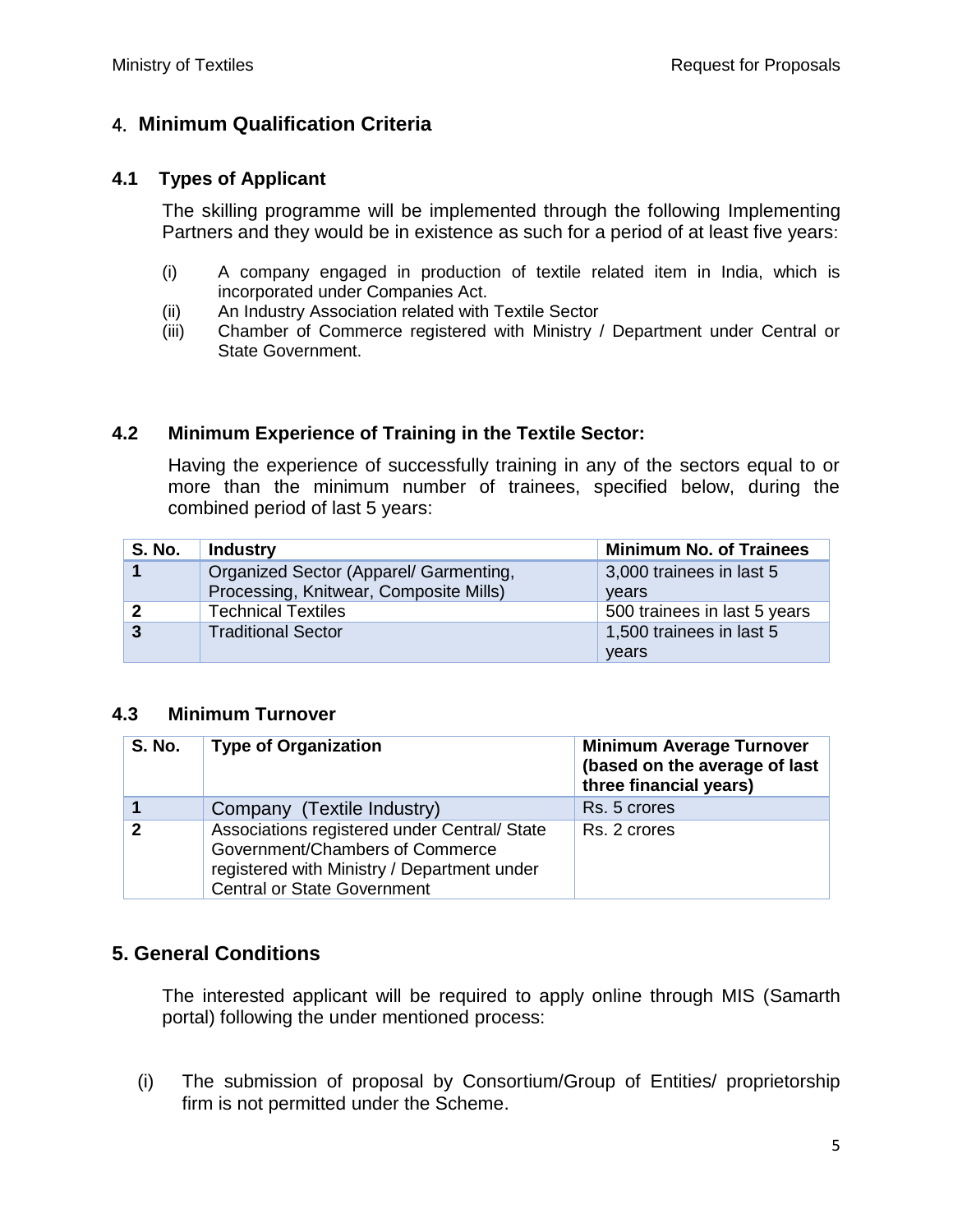- (ii) The applicant should pay application processing fee (non–refundable) of Rs. 25,000/- in the form of Demand Draft (DD) drawn in favour of Pay and Accounts Officer, Ministry of Textiles, New Delhi. The original DD will have to be sent to the Under Secretary, HRD, Udyog Bhawan, Ministry of Textiles, New Delhi within 7 days of submission of application in online. A scanned of this DD to be uploaded in MIS (Samarth Portal) while submitting the application. The proposal will be treated as incomplete and cancelled in case of non-receipt of Original DD in the Ministry.
- (iii) Empanelment of applicant is based on meeting the "**Minimum Qualification Criteria**" as for availing assistance under the scheme prescribed in this RFP.
- (iv) Applicant will be required to submit a Performance Security in the form of bank guarantee to the tune of 5% of the total eligible government funding at the time of signing of Memorandum of Agreement which will remain valid for a period of sixty days beyond the date of completion of the project.
- (v) The Applicant will utilize the funds released to it for the purposes for which the same are sanctioned. Under no circumstances, the funds will be utilized for purposes other than those specified under the project.
- (vi) Applicant shall be responsible for training center's infrastructure resources, trainee mobilization, assessment & certification, placement and post placement tracking as per the scheme guidelines. Any amendments to the scheme guidelines shall be applicable and binding on the empaneled IP.
- (vii) Any applicant who is found to have a Conflict of Interest shall be disqualified. The conflict of Interest will arise if:
	- a) a constituent/ principal of such applicant is also a constituent/ principal of another applicant; or
	- b) such applicant or any associate is an existing consultant to the Ministry or its organization in the preparation of any documents, design or technical specifications of the scheme.
- (viii) An applicant shall be liable for disqualification if any legal, financial or technical adviser of the Ministry in relation to the scheme is engaged by the applicant, its member or any associate thereof, as the case may be, in any manner for matters related to or incidental to the project.
- (ix) The applicant shall open a separate dedicated Escrow Bank Account for conducting training programme under the scheme and also to map on Public Financial Management System (PFMS).
- (x) Any entity which has been barred by the Central/ State Government, or any Ministry under, from participating in any project (PPP or otherwise) would not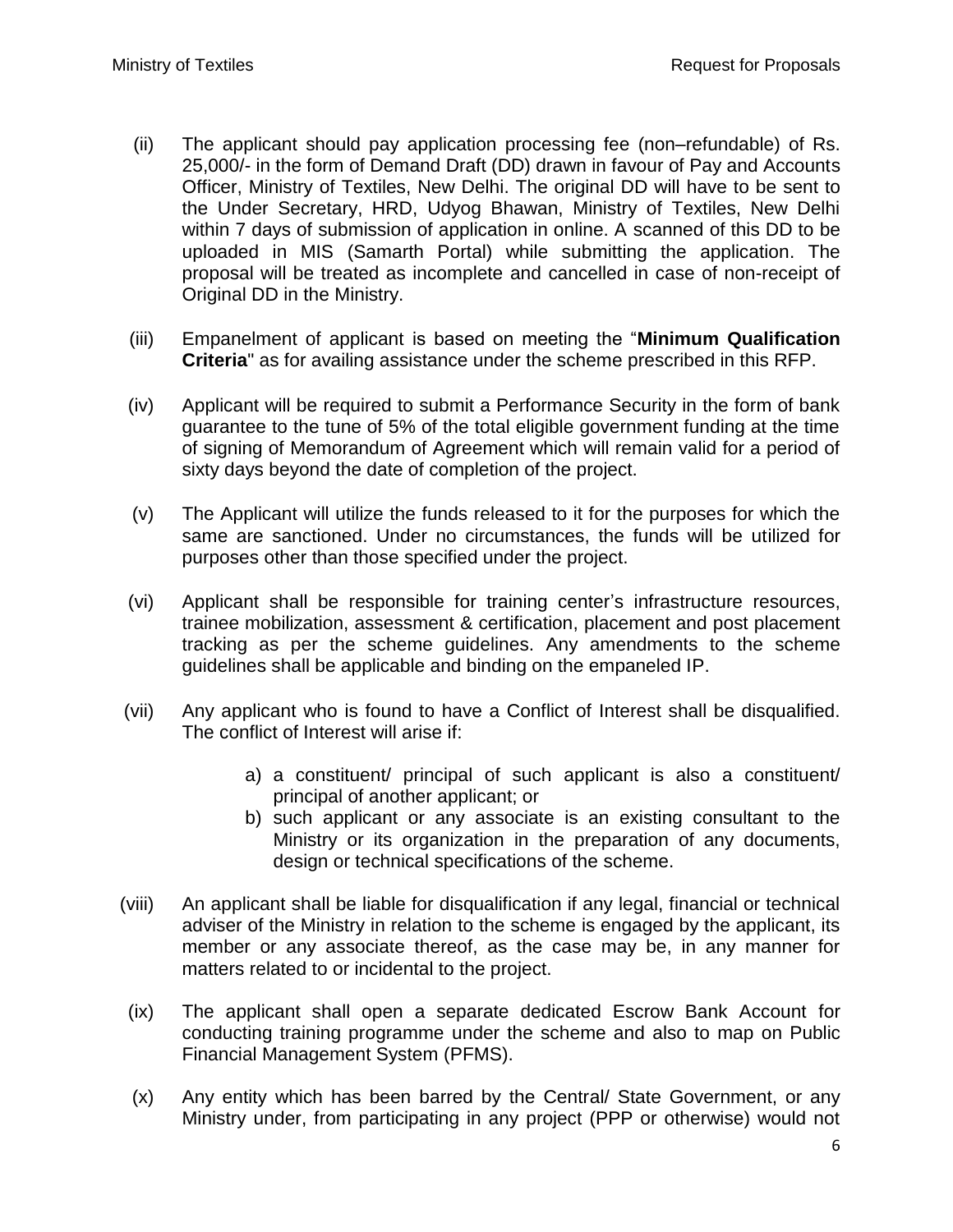be eligible to apply. An undertaking to this effect has to be furnished by the agency in the prescribed format.

- (xi) Notwithstanding anything contained in this RFP, the Ministry reserves the right to accept or reject any or all application and to annul the selection process at any time without any liability or any obligation for such acceptance, rejection or annulment, without assigning any reason thereof.
- (xii) Applicants requiring any clarification on the RFP may send their queries via email at nmcc-mot@nic.in. The Ministry will respond to the queries within a period of 10 (Ten) days. However, the Ministry reserves the right not to respond to any query or provide any clarification, in its sole discretion and nothing in this Clause shall be taken or read as compelling or requiring the Ministry to respond to any question or to provide any clarification.
- (xiii) The Ministry may also on its own motion, if deemed necessary, issue interpretations and clarifications which shall be duly uploaded on the Ministry's website [\(www.texmin.nic.in](http://www.texmin.nic.in/) ). All clarifications and interpretations issued by the Ministry shall be deemed to be a part of the RFP.
- (xiv) The Ministry may, for any reason, whether at its own initiative or in response to clarifications requested by any applicant, modify the RFP by the issuance of Addenda.
- (xv) The empanelment of agencies will be entirely at the discretion of the Ministry. The applicants will be deemed to have understood and agreed that no explanation or justification on any aspect of the empanelling process will be given.
- (xvi) The Ministry reserves the right to reject any application which is incomplete in any respect and no request for alteration, modification, substitution or withdrawal shall be entertained by the Ministry thereof.
- (xvii) The agency will furnish details of the training centre(s) available along with the seating capacity and relevant machines as per the course curriculum proposed. In support of the above criteria, the agency will submit the available Training Infrastructure and other details as per the prescribed format given in with supporting documents thereof. The training infrastructure will be verified physically by the authorized agencies appointed by the Ministry of Textiles and minimum training requirement will have to be submitted online.
- (xviii) Acknowledging the high levels of employment of women in the sector after the training, all partner institutions and employers will be required to comply with the guidelines regarding Internal Complaints Committee to be constituted under the Sexual Harassment of Women at Workplace (Prevention, Prohibition & Redressal) Act, 2013 to become eligible for funding under the scheme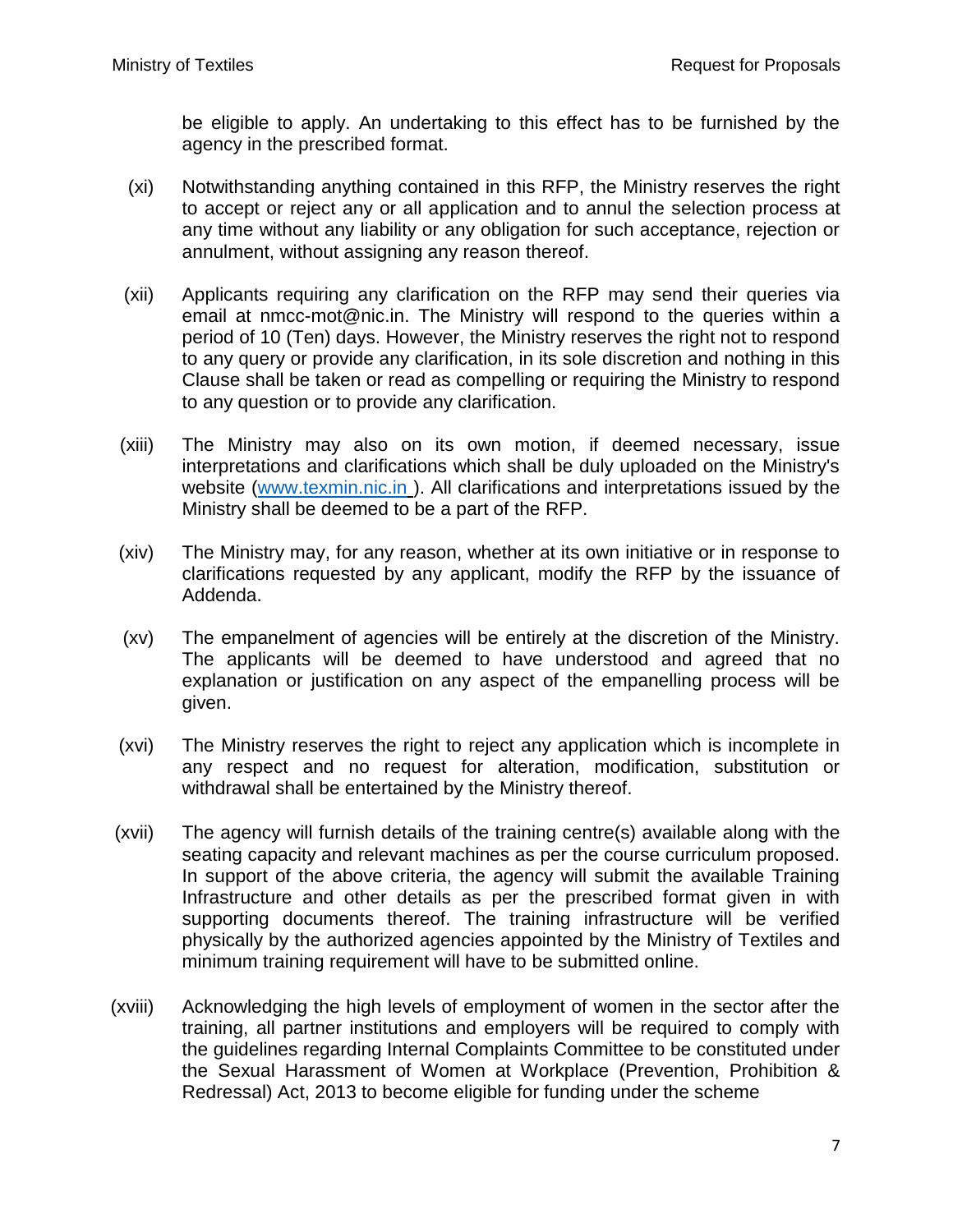- (xix) The implementing partners are encouraged to skill Divyang Jan for the Jobs Roles as defined by Department of Empowerment of Persons With Disabilities, Ministry of Social Justice and Empowerment in conjunction with NSDA.
- (xx) The Training Centre capacity would be calculated as described below: **Duration of course** - 300hrs subject to maximum training period of 2 months including 8 hours of training per day and holidays. **No. of batches in a year** - 6 batches (N) subject to maximum capacity of 30 trainees per batch (R) So training capacity =  $(N)X(R)$  =6X30=180 trainees per training centre/year (one classroom and one lab being taken into consideration)

### **6. Document to be submitted in online proposal**

#### **6.1 Organization Credentials**

All the following documents have to be uploaded in the online application:

- (i) Application Processing Fee (scanned copy of Demand Draft of requisite amount). Original DD is required to be sent to the Ministry of Textiles.
- (ii) Details of the applicant entity with contact number and email id (on the letter head of the organization)
- (iii) Power of Attorney for Signing of Application (on the letter head of the organization). The authorized person having power of Attorney for signing of application will only be allowed to submit the application with his valid Digital Signature Certificate.
- (iv) A copy of the PAN Card
- (v) Online declaration form by the applicant entity for not having been barred by the Central/State government or any of its bodies including CPSEs for any project (on letter head of the organization) and it is to be digitally signed.
- (vi) In the case of company documents in support of legal existence of the applicant entity (s) e.g. Certificate of Incorporation, Registration License under Section 25 of the Indian Companies Act, 1956 etc.
- (vii) In the case of Textiles Associations document in support of legal existence of the applicant entity example Certificate of Registration of Society / Trust Deed / License under Section 25 of Companies Act, 1956 / License under Section 8 of Companies Act, 2013 / Registration document under Chambers of Commerce.
- (viii) Copy of Charter document/ Memorandum of Association/ Articles of Association.
- (ix) An affidavit to the effect of providing training and requisite percentage of trainees in wage employment as per scheme guidelines.
- (x) An undertaking stating that existing employee will not be trained under the scheme.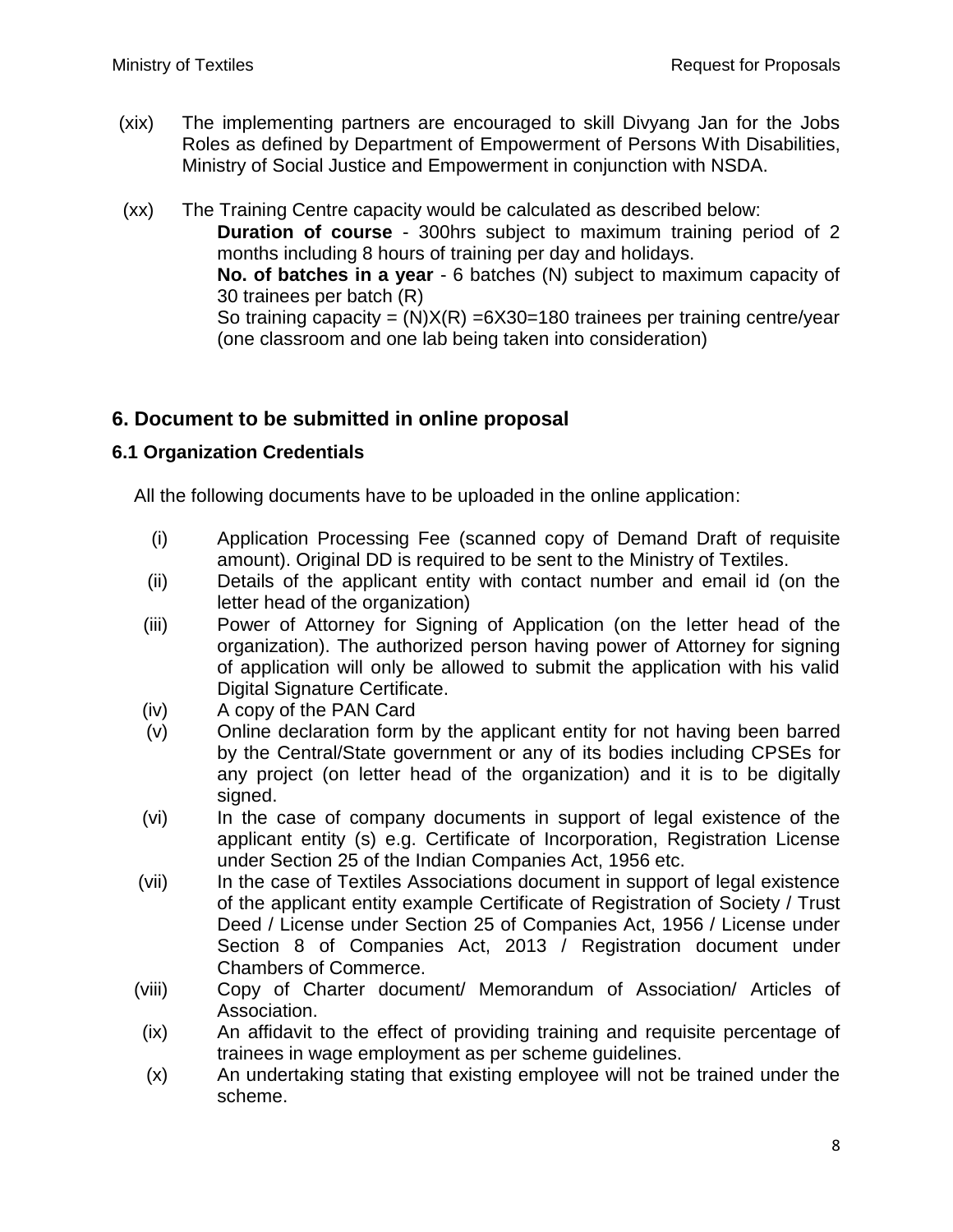#### **6.2 Past Experience of Training in the Sector specified in Minimum Qualification Criteria**

- (i) A copy of Work Order / Completion Certificate thereof from the client. The agency should furnish details of number of persons trained, duration of training, name of courses and textile segments in which the training was conducted during the last 5 years.
- (ii) In the case of captive placement by Industry/ Industry Associations\*, a declaration to be submitted stating number of employee's trained (fresh entrant) under certified courses. The agency should also certify the total workers' strength of the organization, employment license capacity placement/retention of the trainees trained by them, attrition rate per month and during the last five years duly signed by the authorized signatory.

\*Industry associations may submit declaration by its members (Industry partners).

#### **6.3 Minimum Average Turnover**

Audited Annual Financial Statement of the last 3 years and Statutory Auditor's Certificate in the prescribed format. Detailed information along to be filled up online.

#### **7. General Instructions for submission of application**

- (i) Applicant shall be required to apply online through http://samarthtextiles.gov.in in response to this RFP document. Acknowledgement receipt will be generated on successful submission of online application.
- (ii) As part of the enrolment process, the applicants will be required to choose a unique username and assign a password for their accounts.
- (iii) Applicants are advised to register their valid email address and mobile numbers as part of the registration process. These email-ids would be used for any communication from the Ministry of Textiles.
- (iv) The Application shall be digitally signed by the authorized signatory of the applicant.
- (v) During registration, the applicants will be required to register through their valid Digital Signature Certificate (Class II or Class III Certificates with signing key usage) issued by any Certifying Authority recognized by India CCA.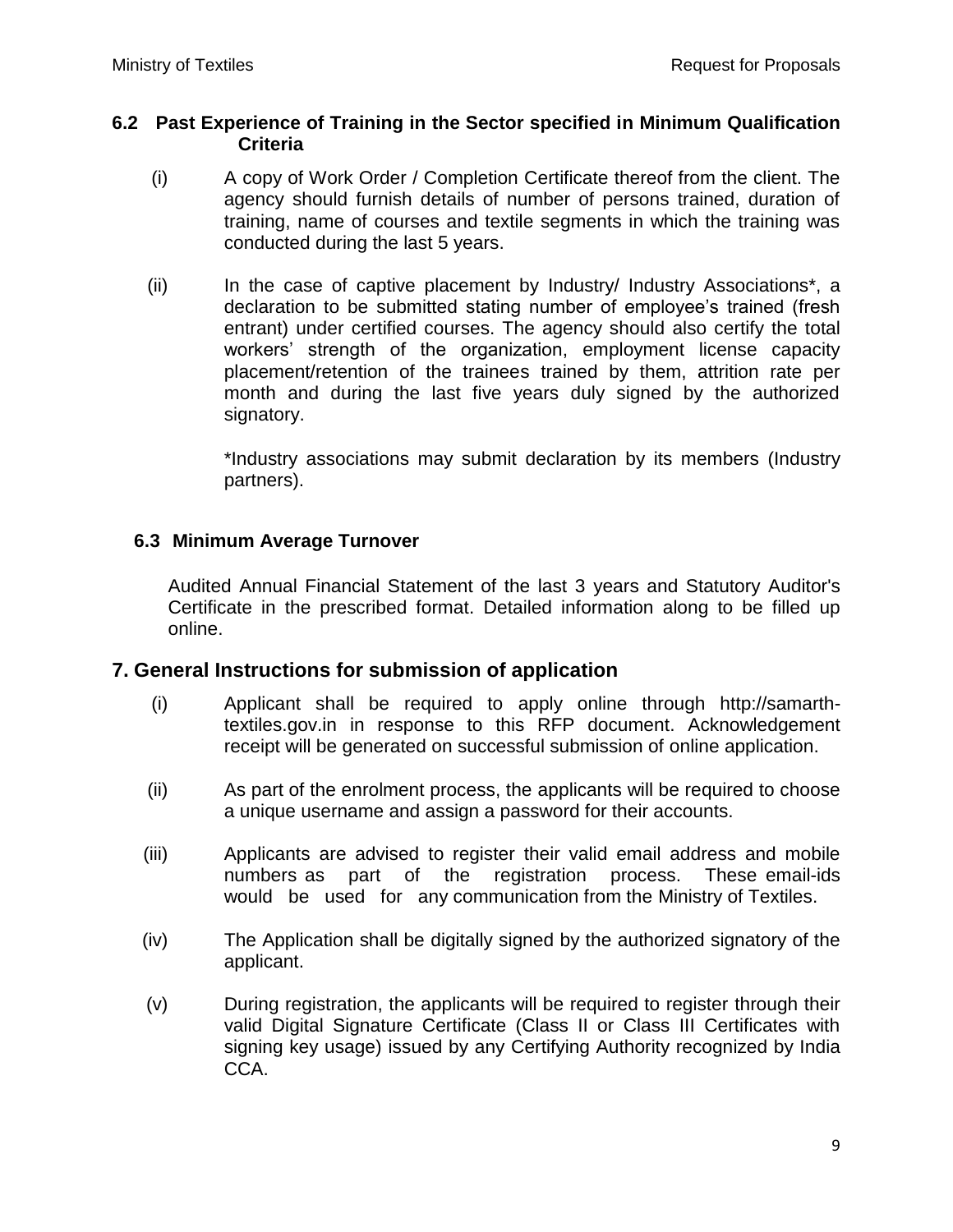- (vi) Only one valid DSC should be registered by an applicant. Please note that the applicants are responsible to ensure that they do not lend their DSC's to others which may lead to misuse.
- (vii) Applications submitted by fax, e-mail and hard copy shall not be entertained and shall be rejected.
- (viii) Failure to furnish the required information in the application or submitting incomplete application may result in the rejection of the application.
- (ix) This RFP will remain open from  $10^{th}$  July, 2019 to  $8^{th}$  August, 2019.
- (x) Applicants should take into account any corrigendum published on the RFP document before submitting their bids.
- (xi) The Applicant has to digitally sign and upload the required supporting documents one by one as indicated in the RFP document.
- (xii) Applicant should log into the Samarth portal well in advance for application submission so that they can upload the application in time i.e. on or before the application submission time. Applicant will be responsible for any delay due to other issues.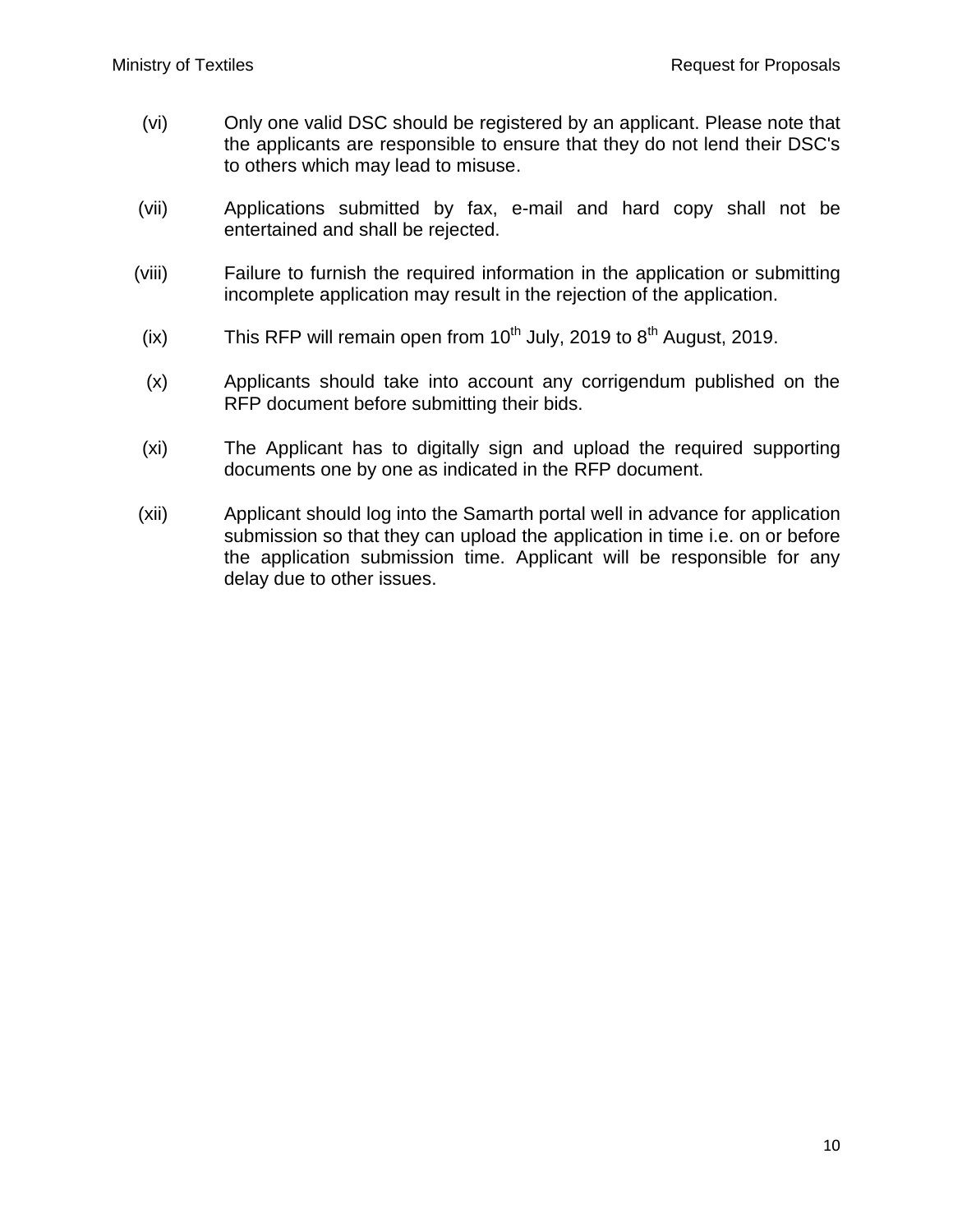## **Annexure I**

## **List of Courses developed by RSA**

| Sr.<br><b>No</b> | Name of the<br><b>Sector</b> | <b>Name of the Module</b>                                     | <b>Course</b><br>Code | <b>NSQF</b><br>Level | <b>Notional</b><br><b>Hours</b> |
|------------------|------------------------------|---------------------------------------------------------------|-----------------------|----------------------|---------------------------------|
| G <sub>1</sub>   | General                      | <b>Soft Skills</b>                                            | <b>TC SS 01</b>       |                      | 30                              |
| $\mathbf{1}$     |                              | <b>Circular Knitting Machine</b><br>Operator                  | TC KNT 01             | $\overline{2}$       | 300                             |
| $\overline{2}$   | Knitting                     | <b>Warp Knitting Machine</b><br>Operator                      | TC KNT 02             | 2                    | 300                             |
| 3                |                              | <b>Knitting Machine Operator-</b><br><b>Flat Bed Knitting</b> | <b>TSC/Q4102</b>      | $\overline{4}$       | 208                             |
| 4                |                              | <b>HTHP Cheese Dyeing</b><br><b>Machine Operator</b>          | TC PRC 01             | $\overline{2}$       | 300                             |
| 5                |                              | <b>Singeing Machine Operator</b>                              | TC PRC 02             | $\overline{2}$       | 300                             |
| 6                |                              | <b>Desizing Machine Operator</b>                              | TC PRC 03             | $\overline{2}$       | 300                             |
| $\overline{7}$   | Processing                   | Continuous Bleaching<br>Range Machine Operator                | TC PRC 04             | $\overline{2}$       | 300                             |
| 8                |                              | <b>Mercerizing Machine</b><br>Operator                        | TC PRC 05             | $\overline{2}$       | 300                             |
| 9                |                              | Jigger Machine Operator                                       | TC PRC 06             | $\overline{2}$       | 300                             |
| 10               |                              | <b>Stenter Machine Operator</b>                               | TC PRC 07             | $\overline{2}$       | 300                             |
| 11               |                              | <b>Calendering Machine</b><br>Operator                        | TC PRC 08             | $\overline{2}$       | 300                             |
| 12               |                              | Zero Zero Finishing Machine<br>Operator                       | TC PRC 09             | $\overline{2}$       | 300                             |
| 13               |                              | <b>Winch Dyeing Machine</b><br>Operator                       | TC PRC 10             | $\overline{2}$       | 300                             |
| 14               |                              | Soft Flow Dyeing Machine<br>Operator                          | TC PRC 11             | $\overline{2}$       | 300                             |
| 15               |                              | <b>Compacting Machine</b><br>Operator                         | TC PRC 12             | $\overline{2}$       | 300                             |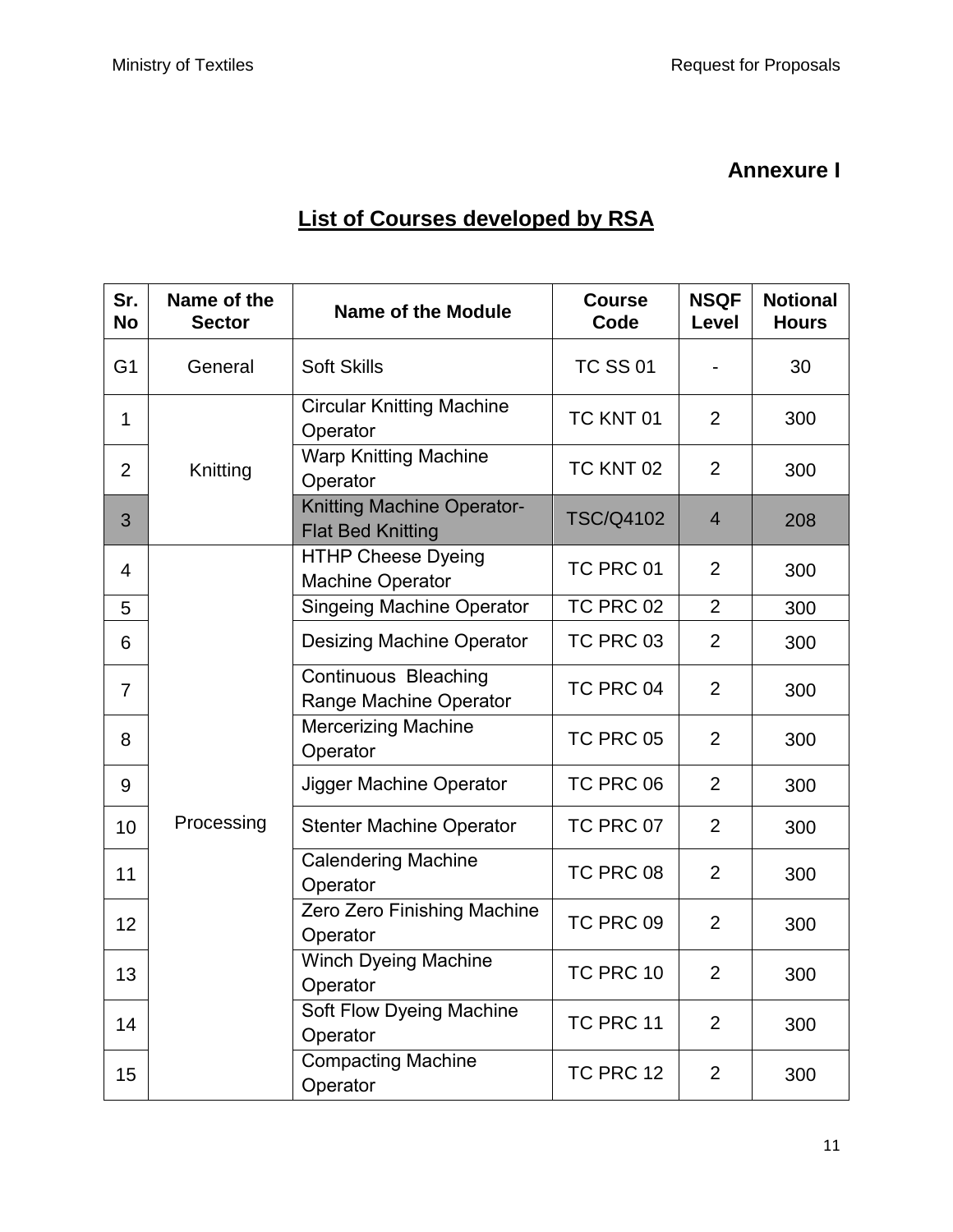| 16 |                                                           | Washing operator                                      | TC PRC 13        | $\overline{2}$ | 300 |
|----|-----------------------------------------------------------|-------------------------------------------------------|------------------|----------------|-----|
| 17 |                                                           | <b>Embroidery Machine</b><br>Operator                 | TC GMT 01        | $\overline{2}$ | 300 |
| 18 |                                                           | Fuser & Ironer                                        | TC GMT 02        | $\overline{2}$ | 300 |
| 19 |                                                           | <b>Computer Embroidery</b><br><b>Machine Operator</b> | TC GMT 03        | 3              | 300 |
| 20 |                                                           | <b>Garment Checker</b>                                | TC GMT 04        | $\overline{2}$ | 300 |
| 21 |                                                           | <b>CAD Operator</b>                                   | TC GMT 05        | 3              | 300 |
| 22 | Garment                                                   | <b>Sewing Machine Operator</b>                        | TC GMT 06        | $\overline{2}$ | 300 |
| 23 |                                                           | <b>Pattern Maker</b>                                  | TC GMT 07        | $\overline{2}$ | 300 |
| 24 |                                                           | <b>Fabric Checker</b>                                 | TC GMT 08        | $\overline{2}$ | 300 |
| 25 |                                                           | <b>Fabric Cutter</b>                                  | TC GMT 09        | $\overline{2}$ | 300 |
| 26 |                                                           | Overlock & Flatlock Machine<br>Operator               | TC GMT 10        | $\overline{2}$ | 300 |
| 27 |                                                           | Sewing Machine Mechanic                               | TC GMT 11        | 3              | 300 |
| 28 |                                                           | <b>Handloom Weaver</b>                                | TC HLM 01        | $\overline{2}$ | 300 |
| 29 |                                                           | <b>Hand Dyeing Operator</b>                           | TC HLM 02        | $\overline{2}$ | 300 |
| 30 | Textiles &<br>Handloom                                    | <b>Hand Block Printing</b><br>Operator                | TC HLM 03        | $\overline{2}$ | 300 |
| 31 |                                                           | Dobby Handloom Weaver                                 | TC HLM 04        | $\overline{2}$ | 300 |
| 32 |                                                           | Jacquard Handloom Weaver                              | TC HLM 05        | $\overline{2}$ | 300 |
| 33 |                                                           | Jute Selection and Batching*                          | TC JUTE 01       |                | 300 |
| 34 |                                                           | Jute Carding*                                         | TC JUTE 02       |                | 300 |
| 35 | Jute (adopted                                             | Jute Drawing*                                         | TC JUTE 03       |                | 300 |
| 36 | from Institute<br>of Jute                                 | Jute Spinning and Twisting*                           | TC JUTE 04       |                | 300 |
| 37 | Technology)                                               | Jute Spinning and Winding*                            | TC JUTE 05       |                | 300 |
| 38 |                                                           | Jute Winding*                                         | TC JUTE 06       |                | 300 |
| 39 |                                                           | Jute Beaming and Sizing*                              | TC JUTE 07       |                | 300 |
| 40 | Jute (adopted                                             | <b>Shuttle-less Loom Weaver-</b><br>Projectile        | <b>TSC/Q2202</b> | $\overline{4}$ | 208 |
| 41 | from TSC)                                                 | Automatic shuttle Loom<br>Operator                    | <b>TSC/Q2201</b> | $\overline{4}$ | 208 |
| 42 | Jute (adopted<br>from Institute<br>of Jute<br>Technology) | Jute Sack Sewing and<br>Finishing*                    | TC JUTE 10       |                | 300 |